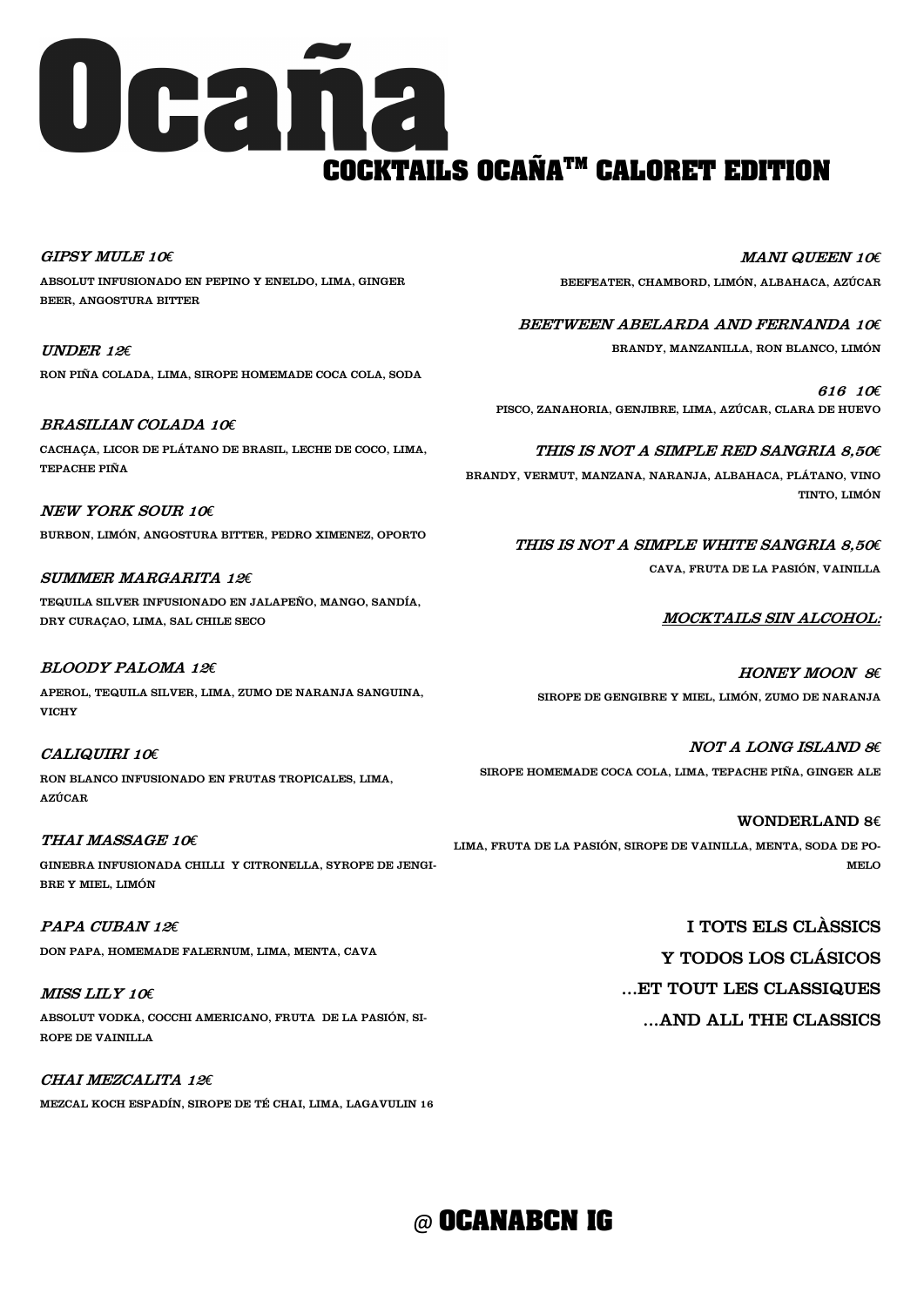#### GIN

GIN MALFY, 41%, ITALIA, 10*€* BEEFEATER 47%, INGLATERRA, 8,5*€* BROKMANS, 40%, INGLATERRA, 12*€* GIN MARE, 41,2%, ESPAÑA, 12*€* SIPSMITH, 41,6%, INGLATERRA, 11*€* HENDRICK'S, 44%, EDINBURGH, 12*€* MONKEY 47, 47%, ALEMANIA, 14*€* BULLDOG, 40%, INGLATERRA, 10*€* PLYMOUTH, 42%, INGLATERRA, 10*€* KI NO BI, 45,7%, JAPÓN, 13*€* ROKU, 43%, JAPÓN, 11*€* TANQUERAY SEV., 41%, INGLATERRA, 11*€* TANQUERAY, 43,1%, INGLATERRA, 10*€* TANQUERAY 10, 47,3%, INGLATERRA, 12*€* OXLEY, 44%, EDINBURGH, 12*€* SIDERIT, 43%, CANTABRIA, 11*€*

#### RON

BRUGAL 1888, 40%, REP. DOMINICANA, 12*€* ZACAPA 23, 40%, GUATEMALA, 13*€* PLANTATION GRAN RESERVA GUATEMALA, 40%, GUATEMALA, 12*€* HAVANA 3, 40%, CUBA, 9*€*

HAVANA 7, 41%, CUBA, 10*€*

APPLETON SIGNATURE, 40%, JAMAICA, 9*€* DIPLOMÁTICO, 40%, VENEZUELA, 13*€* MATUSAEM 15 AÑOS, 40%, REPÚBLICA DOMINICA-NA, 11*€*

APPLETON 21 AÑOS, 40%, JAMAICA, 18*€*



RON

EL DORADO 15 AÑOS, 43%, GUYANA, 13*€* HAVANA SELECCIÓN DE MAESTROS, 45%, CUBA, 12,5*€* DON PAPA 7 AÑOS, 40%, FILIPINAS, 11*€* SANTA TERESA 1796, 40%, VENEZUELA, 12*€*

VODKA

ABSOLUT, 40%, SUECIA, 9*€* ABSOLUT ELIX, 42,3%, SUECIA, 13*€* GREY GOOSE, 40%, FRANCIA, 12*€* BELUGA, 40%, RUSIA, 12,5*€*

MEZCAL (CHUPITO 3 CL)

KOCH ESPADÍN, 47,4%, TLACOLULA, 6*€* ALIPÚS SAN ANDRÉS, 47,4%, XITLA PEHUA, 7*€*

TEQUILA (CHUPITO 3 Cl)

TEQUILA PATRÓN SILVER, 40%, JALISCO, 6*€* TEQUILA PATRÓN REPOSADO, 45%, JALISCO, 7*€* TEQUILA PATRÓN AÑEJO, 45%, JALISCO, 7,5*€* TEQUILA HERRADURA BLANCO, 40%, JALISCO, 6*€*

TEQUILA HERRADURA REPOSADO, 45%, JALISCO, 6,5*€*

TEQUILA ESPOLÓN BLANCO, 45%, LOS ALTOS, 4*€*

TEQUILA ESPOLÓN REPOSADO, 45%, LOS ALTOS, 4,5*€*

TEQUILA ESPOLÓN REPOSADO 45%, LOS ALTOS 4,5*€*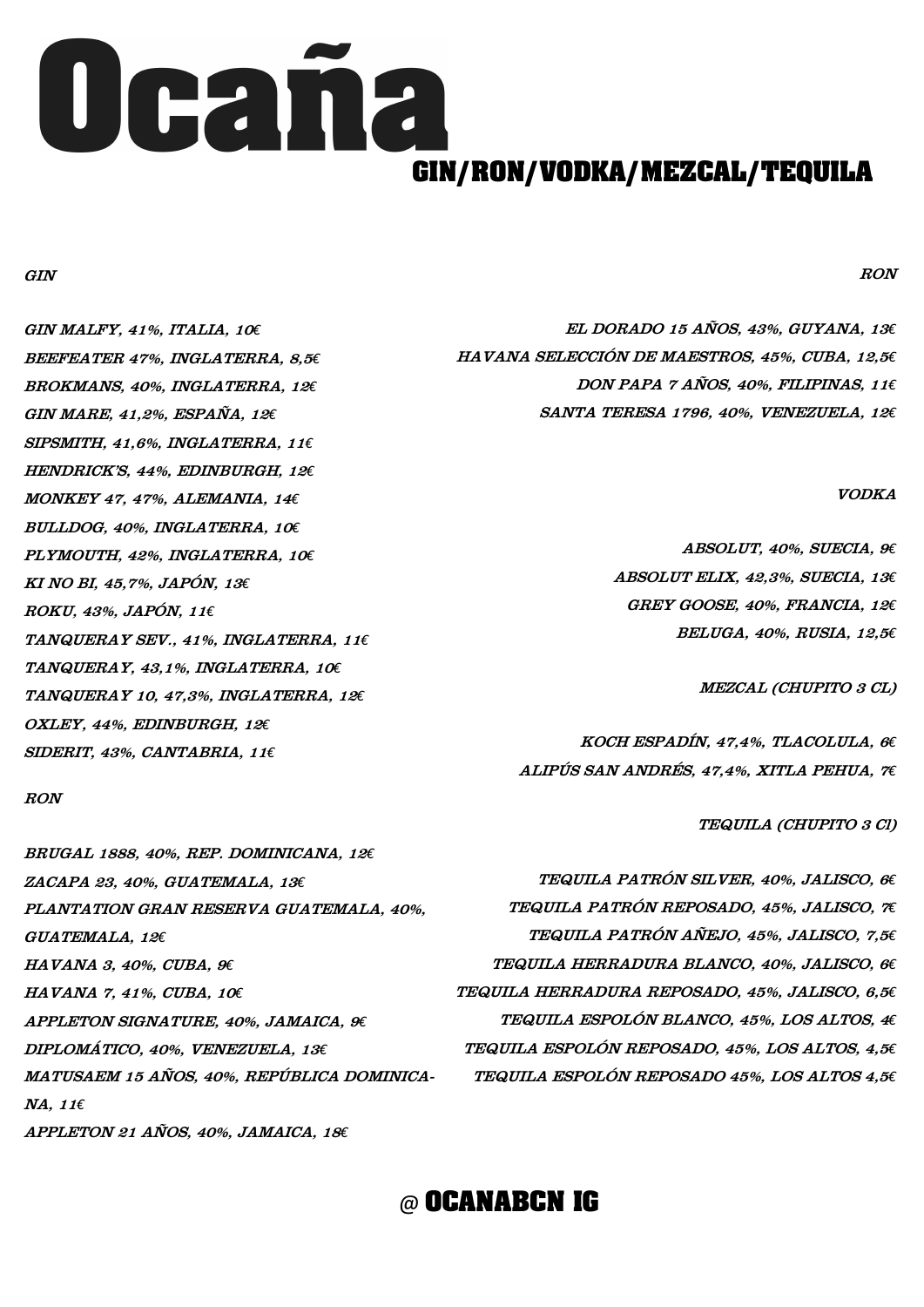#### SINGLE MALT SCOTCH WHISKY

JOHNNY WALKER BLACK LABEL, 40%, ESCOCIA, 10*€* JOHNNY WALKER BLUE LABEL, 40%, ESCOCIA, 25*€* LAPHROAIG 10 AÑOS, 40%, ISLAY, 12*€* GLENLIVET 12 AÑOS, 40%, SPEYSIDE, 10*€* LAGAVULIN 16 AÑOS, 43%, ISLAY, 17*€* MACALLAN 12 AÑOS, 46%, SPEYSIDE, 14*€* OBAN 14 AÑOS, 43%, HIGHLAND, 14*€* GLENFIDDICH 12 AÑOS, 40%, SPEYSIDE, 11*€* DEWARS 12 AÑOS, 40%, BLENDED, 9,5*€* TOMATÍN 18 AÑOS, 46%, HIGHLAND, 18*€*

AMERICAN WHISKY

WOODFORD BURBON, 42,6%, KENTUCKY, 12*€* WOODFORD RYE, 45,2%, KENTUCKY, 13*€* JACK DANIEL'S OLD, 40%, TENNESSEE, 10*€* JACK DANIEL'S SINGLE BARREL, 47%, TENNESSEE, <sup>13</sup>*€* BULLEIT BURBON, 45%, KENTUCKY, 10*€*

BULLEIT RYE, 45%, KENTUCKY, 11*€*



IRISH WHISKY

JAMESON, 40%, DUBLÍN, 9*€* JAMESON CASKMATE, 40%, CORK, 10*€*

WHISKY JAPONÉS

NIKKA COFFEY, 45%, TOKYO, 17*€* NIKKA TAKETSURU, 43%, TOKYO, 14*€* HIBIKI, 43%, TOKYO, 17*€*

BRANDY Y COGNAC

REMY MARTIN V.S.O.P, 40%, FRANCIA, 10*€* FERNANDO DE CASTILLA, 38%, ESPAÑA, 8,5*€* CARDENAL MENDOZA, 40%, ESPAÑA, 8,5*€* CARLOS I, 40%, ESPAÑA, 8*€* HENNESSY V.S.O.P, 40%, FRANCIA, 11*€*